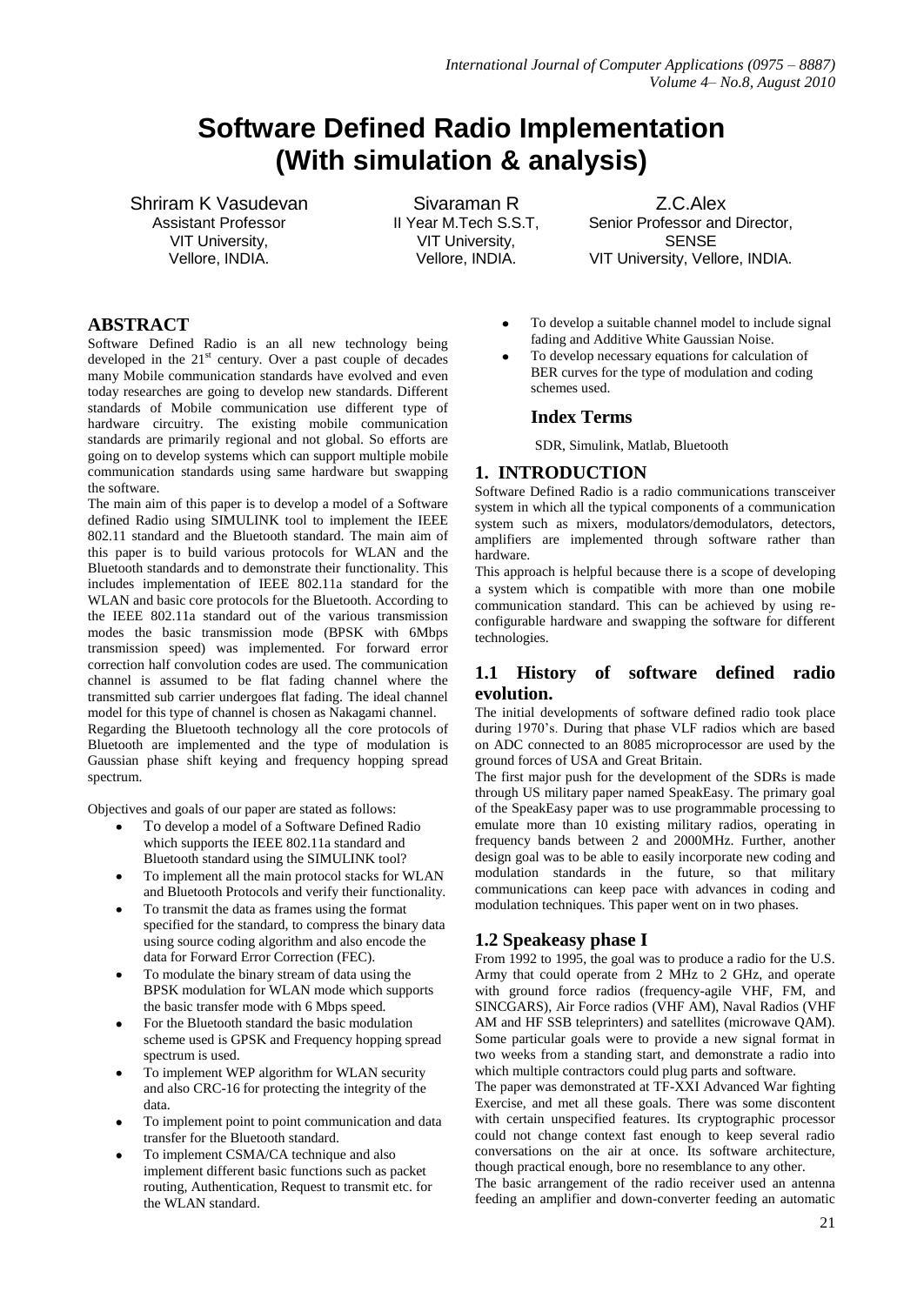gain control, which fed an analog to digital converter that was on a computer VME bus with a lot of digital signal processors. The transmitter had digital to analog converters on the PCI bus feeding an up converter (mixer) that led to a power amplifier and antenna. The very wide frequency range was divided into a few sub-bands with different analog radio technologies feeding the same analog to digital converters. This has since become a standard design scheme for wide band software radios.

# **1.3 SpeakEasy Phase II**

The goal was to get a more quickly reconfigurable architecture (i.e. several conversations at once), in open software architecture, with cross channel connectivity (the radio can bridge different radio protocols). The secondary goals were to make it smaller, weigh less and cheaper.

The paper produced a demonstration radio only fifteen months into a three-year research paper. The demonstration was so successful that further development was halted, and the radio went into production with only a 4 MHz to 400 MHz range.

The software architecture identified standard interfaces for different modules of the radio: "radio frequency control" to manage the analog parts of the radio, "modem control" managed resources for modulation and demodulation schemes (FM, AM, SSB, QAM, etc), "waveform processing" modules actually performed the modem functions, "key processing" and "cryptographic processing" managed the cryptographic functions, a "multimedia" module did voice processing, a "human interface" provided local or remote controls, there was a "routing" module for network services, and a "control" module to keep it all straight.

The modules are said to communicate without a central operating system. Instead, they send messages over the PCI computer bus to each other with a layered protocol.

As a military paper, the radio strongly distinguished "red" (unsecured secret data) and "black" (cryptographically-secured data).

Developed primarily for the military applications the Software Defined Radio moved on to civil and commercial applications. A Non-Profit organization called SDR Forum which was previously known as Modular Multifunction Information Transfer System Forum was founded with the aim to develop a set of technical specifications and to define the requirements and eventually standards for the realisation of SDRs. Moving from the initial military background, all branches of the wireless industry ranging from defence, commercial wireless, civil government to regulatory bodies and academia are represented in this forum. The activities of the SDR Forum have helped raising the awareness of this emerging technology and are influencing the regulatory framework for reconfigurable SDR Terminals.

Other research efforts, namely those of the European Commission, provide significant advances in hardware and software technologies, the research frameworks ACTS (Advanced Communications Technologies and Services) and ESPRIT (the EU information technologies programme) initiated papers including FIRST (Flexible Integrated Radio Systems Technology), SORT (Software Radio Technology), and SLATS (Software Libraries for Advanced Terminal Solutions). While the current fifth framework papers include TRUST (Transparently Reconfigurable Ubiquitous Terminal), CAST (Configurable radio with Advanced Software Technology), MOBIVAS (downloadable Mobile Value Added Services through software radio and switching integrated platforms), SODERA (reconfigurable radio for Software Defined Radio for third generation mobile terminals), and PASTORAL (Platform And Software for Terminals Operationally Reconfigurable). Other initiatives include UKs Mobile VCEs Soft-Terminal research with its Reconfiguration Management Architecture as well as many on-going papers in the industry.

Despite such a wide range of activities, and due to the complexity of the problem area there is still a wide area of uncharted territory for fundamental research into reconfigurability and the various levels of SDR technology. Successful development of SDR equipments will still require a huge amount of efforts in the next 5–10 years.

# **1.4 Factors to be considered for installation of WLAN**

One of the first considerations facing the enterprise that wants to deploy wireless networking is – which wireless technologies to adopt and when? This part examines the three prevalent standards, 802.11b, 802.11g, and 802.11a and chooses an appropriate standard. We should also look at two wireless LAN (WLAN) architectures – standalone access points and centrally controlled coordinated access points – and choose implementation considerations that can help to decide which type of architectures to adopt in a particular environment.

To help decide which standards-based products to implement a site survey should be performed that identifies the most appropriate wireless technologies and architectures for your environment.

# **1.5 Site survey**

The success of a wireless LAN deployment depends on the site survey, before organizing the WLAN it is necessary to understand the needs of the users in the current environment. The main aim is to identify appropriate technology to apply, obstacles to avoid or eliminate or work around, coverage patterns to adopt and amount of capacity needed. The site survey should yield a network design document that describes the location of each access point, its coverage area, and the 802.11 a, b, or g channel selections for the access point. The network design document should also provide a complete Bill of Materials, indicating the WLAN equipment and supplies, infrastructure equipment and supplies to provide Power over Ethernet (PoE) and additional switch ports.

# **1.6 User's survey**

It describes about the needs, expectations & applications of the user. Also deals with traffic types, volumes and their presence. User's locations and their distance from the access points.

# **1.7 Work space**

It defines the space and usage of WLAN services , also it tells about the work area, room and hallways supported by the wireless infrastructure.

# **1.8 Obstacles to signal strength**

In general, objects absorb or reflect signal strength and degrade or block the signal. Indentifying the obstacles are of utmost importance and those obstacles are walls, furniture, ceiling tiles, natural elements (tree, bush, water), coated glass.

# **1.9 Security considerations**

The inherently open nature of wireless access – compared to the wired world – creates significant security concerns; chief among them is user authentication and rights enforcement, and data encryption. Broadcast signals often travel into public areas that can be accessed by "eavesdropping" individuals who have not passed through any type of authentication process to validate their presence at the site. The site survey should identify the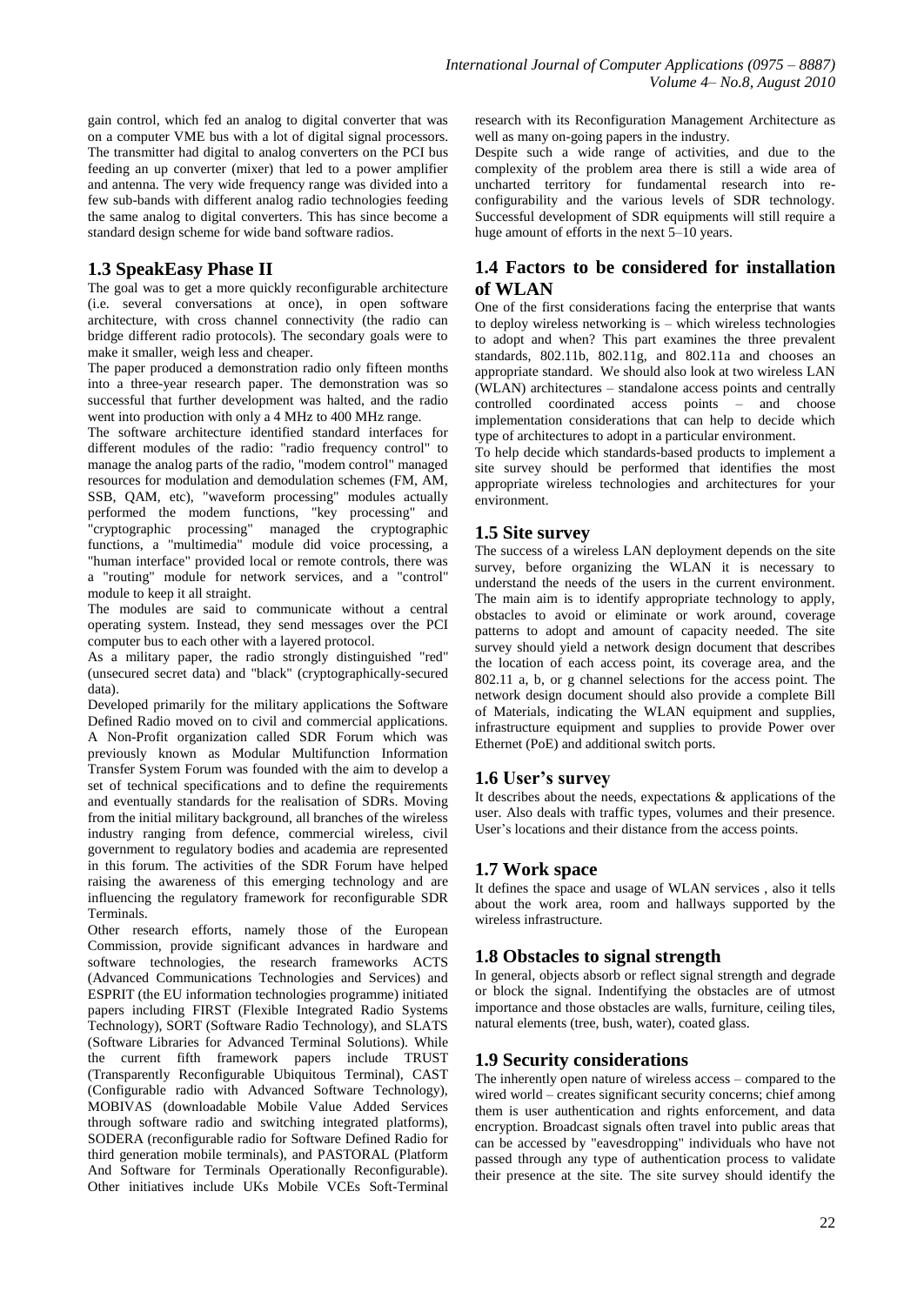security status of all the locations considered for wireless access.

The security solution must control network access in different ways for different types of users who may be in the same location. Some users, such as employees, may be entitled to total or broad access. Other users, such as guests or contractors, may be entitled only to more limited access. In a more sophisticated solution, an access controller sits between the access point and the network, functioning as a gatekeeper, or rights administrator, at the network edge. With such a device, for example, employees can be granted access to corporate resources, and guests may be granted only access to the Internet. The site assessment should note where guests, contractors, or other non–employee users may be located, so that appropriate security solutions can be created for those areas.

### **1.20 Signal noise**

Noise from cordless phones, wireless headsets, and other nonprotocol devices can interfere with an access point trying to send or receive data. The site survey should identify the sources of signal noise present in each deployment area so that the WLAN can avoid at least the already existing noise sources.

# **1.21 Stand alone and centrally coordinated wireless networks**

In planning a wireless network, one needs to determine which WLAN architectures to adopt in a particular environment. Both architectures standalone access points and centrally coordinated have benefits that are well suited to different environments.

A wireless network, based on standalone access points, relies on the integrated functionality of each access point to enable wireless services, authentication and security.



In a coordinated wireless network, "thin" access points, or radio ports, have much simpler responsibilities most of the heavy lifting is performed by a centralized controller, which handles functions such as roaming, authentication, encryption/decryption, load balancing, RF monitoring, performance monitoring and location services. Because configuration is done once, at the controller, adding additional radios to cover new office areas is as simple as plugging them in.



Fig 2 Centrally coordinated wireless networks

#### **2. IMPLIMENTATION CONSIDERATIONS**

Both the standalone and centrally coordinated architectures have advantages and disadvantages, depending on the age of the wired infrastructure, deployment area, building architecture, and types of applications that you want to support. Regardless which approach you choose, it is essential that your architecture provide you with a way to manage your network efficiently and effectively.

A standalone access point WLAN is particularly well suited in environments where:

- There is a smaller isolated wireless coverage area that requires only one or a few access points
- There is a need for wireless bridging from a main site building to a branch office or to a remote portable or temporary building such as a portable classroom.

However, the operational overhead to manage and maintain a wireless LAN increases with the size of the wireless LAN deployment. Wireless LAN management tools help simplify configuration and monitoring of the LAN, but the inherent "independence" of these access points presents a challenge in addressing security, configuration control, bandwidth predictability and reliability , As users and applications become dependent on an always available and reliable wireless LAN connection.

A centrally coordinated WLAN is well suited deploy where.

- There are one or more large wireless coverage areas that require multiple radio ports possibly accompanied by several smaller isolated coverage areas.
- RF network self-healing is required.
- A redundant stateful-failover situation is required.

#### **3. METHODOLY FOLLOWED IN SDR**

The methodology followed in this paper is chosen in such a way that the paper looks more appropriate and resembles very closely to the software approach followed.

Especially this paper is meant to be entirely simulation; a hardware implementation would be more realistic.

#### **3.1 Issues regarding the implementation of this paper and final implementation**

The reasons for not going into hardware implementation for the paper are as follows.

- The hardware implementation for this paper takes longer time, not possible to complete in a few months.
- The hardware required for this paper is highly costly and complex to operate. It demands complex embedded systems and other resources such as computing platforms running on Vx-Works.
- Hardware implementation requires work to be done in various fields and it requires assistance from a large number of professionals.
- Moreover this is an emerging technology and not very commonly available so it would be difficult to obtain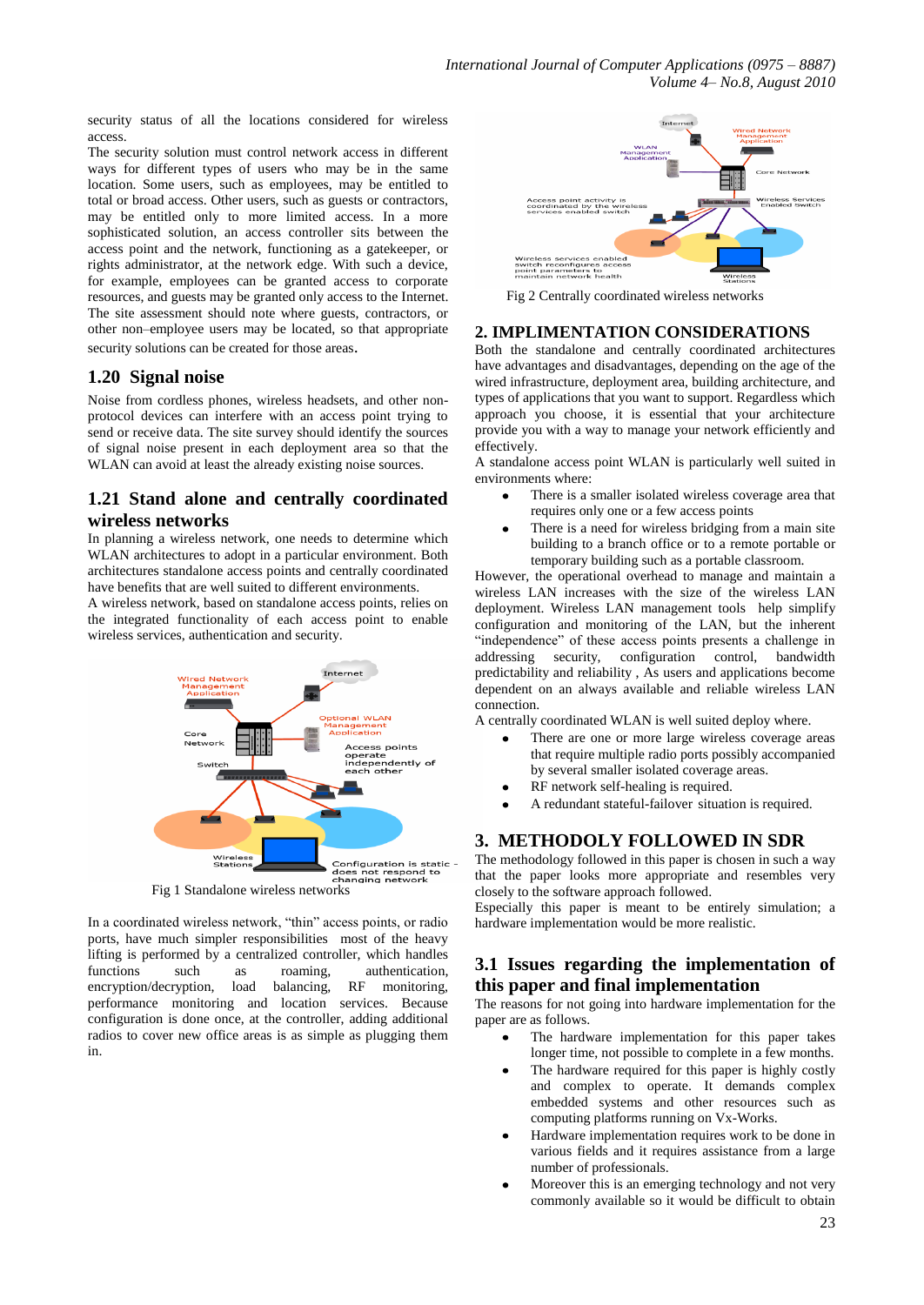references for the model for its performance evaluation in the real time functionalities.

The implementation is done in SIMULINK because of the following reasons.

- The graphical user interface provided by the Simulink will be better to demonstrate the functioning of different key components such as CPUs and the DSPs.
- With MATLAB and SIMULINK it will be easy to implement various Base Band signal operations.
- The S-function builder blocks can be used to function exactly as we programmed them so the various programming methodologies can be implemented on them.
- The paper closely resembles to the Hardware Implementation.

# **3.2 Changes in the course of methodology and the final methodology**

The initial methodology proposed and the reasons for the deviation from the initial methodology proposed are stated briefly as follows.

- In the initial methodology it was planned to implement a model for Software defined radio which supports WLAN and Personal Handy phone Systems standards was proposed but later the PHS mode was omitted and Bluetooth was included. The reason for this is PHS mode is not very much popular and no proper references are available for it as it is being used by relatively few people in Far East Asia.
- Initially the goal was to obtain the results for the throughput for the system designed, but it became impossible due to problem with the SIMULINK tool. The time for the simulation had to be reduced to half the sampling time to transmit arrays of data in parallel without any duplication of the transmitted data. Using this reduced simulation time throughput of the system can't be verified.
- Finally it was decided to implement various algorithms for FEC, CRC, encoding and decode the raw data bits and verify their functioning bit transmitting the frames over a communication channel.
- The channel was modelled as Nakagami channel as stated in the previous chapter.
- According to the specifications given in the IEEE 802.11 standards Convolutional codes were selected for FEC for WLAN and according to the Bluetooth standards Hamming codes are used as FEC.
- CRC generation algorithm is implemented for both  $\bullet$ the standards.
- Sample packets are designed are transmitted across to verify the functioning of the designed protocols.
- A limited implementation of WEP algorithm is shown.
- And the most important of it is OFDM technology a single channel or a sub-carrier is transmitted as the model consists of only two transreceivers.
- Only one way communication is fully implemented through all the stages, that is uplink from transmitter to access point is implemented through all the details and signal processing operations. The only reason for this is the memory constraints; SIMULINK cannot assign any given number of the variables at any given time. The down link is connected directly for the transfer of raw data bits.
- The other important reason for inability to calculate the through put of the system is that many of this implementations are done in special Embedded platforms such as a PC running on Vx-Works. Vx-Works supports very small response time than Windows operation systems offer so there will be fall in the performance of the system if it was implemented in Windows. This is the reason why Vx-Works running on a power PC is used as a standard system for 4.5 Generation Fighter Aircrafts like Rafale, F-18 Phalcon, Su-30 MKI etc.
- The final goal of this paper is to demonstrate the functionality of all the software blocks designed, as this includes the transmission of large frames in real time, it is not possible to visualize outputs at different stages completely only a part of the output is tapped separately and plotted

# **3.3 About the final design model**

- All the key components such as CPU and the DSPs are modelled into S-Function Builder blocks.
- The outputs at the various levels of the model are tapped and are displayed for viewing.
- The major results obtained are Different modulation techniques for the generation of the output and the distortion the noise produces on this signals while travelling through the transmission medium, the modelled channel block in this paper.
- SNR of the designed block for various levels of distortion.
- Key algorithms for the above mentioned schemes are written and are included in a main program which controls them and the overall functionality of each block.
- Man Machine Interface is provided through a group of control signals provided to the CPU and CPU controls the DSPs in turn.
- The Pulse shaping, the functionality of the pre/post processors is emitted.
- The noise is not added as a noise block, the signals are imported separately to the workspace and then noise is added in MATLAB.

# **4. IMPLEMENTATION PROCEDURE**

The implementation of the paper should cover various algorithms and the steps followed to generate various signals using different modulation schemes

#### **4.1 Various implementations at various levels**

The various implementations which occur at various levels for both the standards are given below.

- *4.1.1 WLAN*
	- Firstly CRC is to be calculated for the generated data. CRC-16 and CRC-32 are to be generated as both are used in the WLAN frame.
	- Secondly the raw bits generated including the CRC are encoded using source coding technique. The ideal source coding technique is LZ-78 or the Lempel-Ziv coding, but it has some limitations for implementing programming languages like C or even MATLAB compiler itself. The alternative to this is Run length coding, but this may not be very much efficient.
	- Then the Forward error correction codes should come into play according to the specifications of IEEE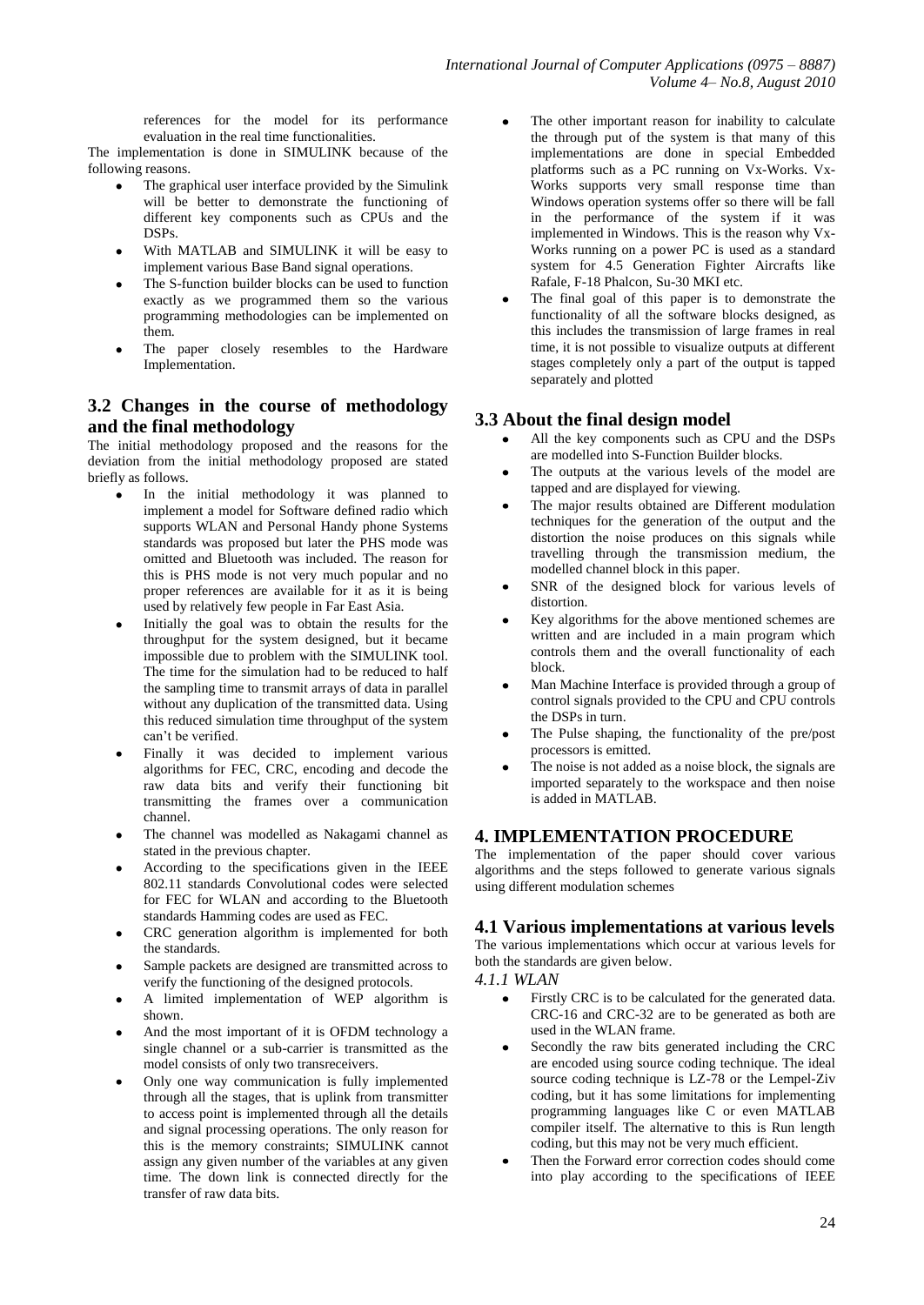802.11a standards the FEC used is convolutional codes and are decoded using VERTIBRE algorithm.

- Then next comes modulation scheme, the modulation scheme used for WLAN is simple BPSK modulation.
- Then the next thing is adding noise to the modulated signal, this is done by adding the AWGN through AWGN noise block and fading through importing the signals to workspace, adding the noise in MATLAB and sending them back to the Simulink.
- Then at the receivers end a Gaussian filter is used to filter the AWGN noise, and since the fading is flat and it does not affect the signal much.
- At the receiver the signal is again properly sampled and the timing mismatch is corrected if it is present anywhere.
- This is very important to note that the receiver operations are completely different in a software defined radio. The reason is that all the Baseband Operations are done in software platform rather than different sorts of hardware. It follows that the analogue to digital converter used at the receiver is connected directly to the DSP at the Front End of the receiver. Normally a Pre/post processor should be involved but this is omitted in the model.

#### *4.1.2 Bluetooth*

- Relatively easy to implement.
- Frame format for Bluetooth is simple compared to the WLAN protocol and moreover the only thing which is going to be implemented in the Bluetooth is point to point connection and no other complex tasks.
- Bluetooth standard does not state any source coding  $\bullet$ since the Bluetooth frame is relatively smaller.
- Hamming codes are used for Bluetooth FEC.
- Their channel modelling will be similar to that of WLAN but the SNR will differ and relatively the Bluetooth channel suffers from less attenuation than compared to the normal WLAN channel.
- The key aspect in implementing Bluetooth is authentication. A simple authentication algorithm is used to implement the Bluetooth technology.

# **4.2 Detailed implementation of above mentioned algorithms**

### *4.2.1 WLAN protocol*

#### *4.2.1.1 Source coding*

Source coding is implemented using Lempel-Ziv coding. The detailed algorithm is given below.

- Input all the bits coming from the source and store  $\bullet$ them in an array.
- Increment the values of the bits by one, that is logical  $\bullet$ one is represented as 2 and zero as 1.
- Start three more arrays one for the code book, other for the index and other for the maximum length of the code word.
- Consider the first bit, add it to the code book and log 1 into the Zero index of the index.
- Input next number. If it is different add it to the code  $\bullet$ book and increment the index and if it is same add that number and the next number to the last two digits of the third array, and the rest of the array must be zeros. Multiply all the elements of the array with increasing powers of 10 starting from zero in the direction of right to left and add the result to the second array of the code book.
- Repeat this procedure until the code word reaches its maximum length.
- The main drawback of this procedure is that the maximum length of the code word would be the maximum or the greatest integer value and it cannot exceed it.

#### *4.2.1.2 CRC Generation*

- Take the bits for which CRC is to be generated and store them in an array.
- Select an appropriate polynomial for 16 bit and 32 bit CRC.
- Define another array of length 15 for 16 bit CRC and 31 for 32 bit CRC; store the polynomial also into another array.
- XOR the first 16 bits of the data and store the remainder in the array just created for them.
- Next add the next bit of the data array to the remainder array as a last element and do the division once again and repeat the above steps.
- Do these till the data is completely divided and the CRC is obtained.

#### *4.2.1.3 Convolutional codes*

- According to the state transition diagram developed on paper define a function which has a present state at  $(0,0)$  and generates the output states according to the state transition diagram.
- This is a very precise algorithm which works very efficiently and which is easy to implement.
- The decoding is done through Viterbi algorithm.

#### *4.2.1.4 BPSK Modulation*.

- Buffer all the data to be transmitted into an array.
- Pre define the carrier wave with suitable frequency of the operation.
- Now if the coming input is 1 transmit the same wave and if the input is zero phases shift the wave by simply multiplying it with -1.
- This will give raise to BPSK modulation where one symbol is represented by on wave.

#### 4.2.1.5 *Addition of noise*

- AWGN noise is added by passing the signal through AWGN block.
- The fading is done by importing the signal to workspace and modeling the samples of the input signals by the given Nakagami distribution.

#### *4.2.1.6 Bluetooth*

The important algorithms in Bluetooth are CRC, GFSK and the process of authentication.

#### *4.2.2* GFSK Modulation

Algorithm to implement GFSK modulation is given as follows.

- It is similar to FSK modulation except that the Gaussian filter is used to shape the pulses of logical Zeros and Ones before they are passed onto the FSK modulator.
- Here FSK generates two types of carrier waves and according to the input data one wave is given to the output for FSK modulation.

#### 4.2.2.1 *Authentication*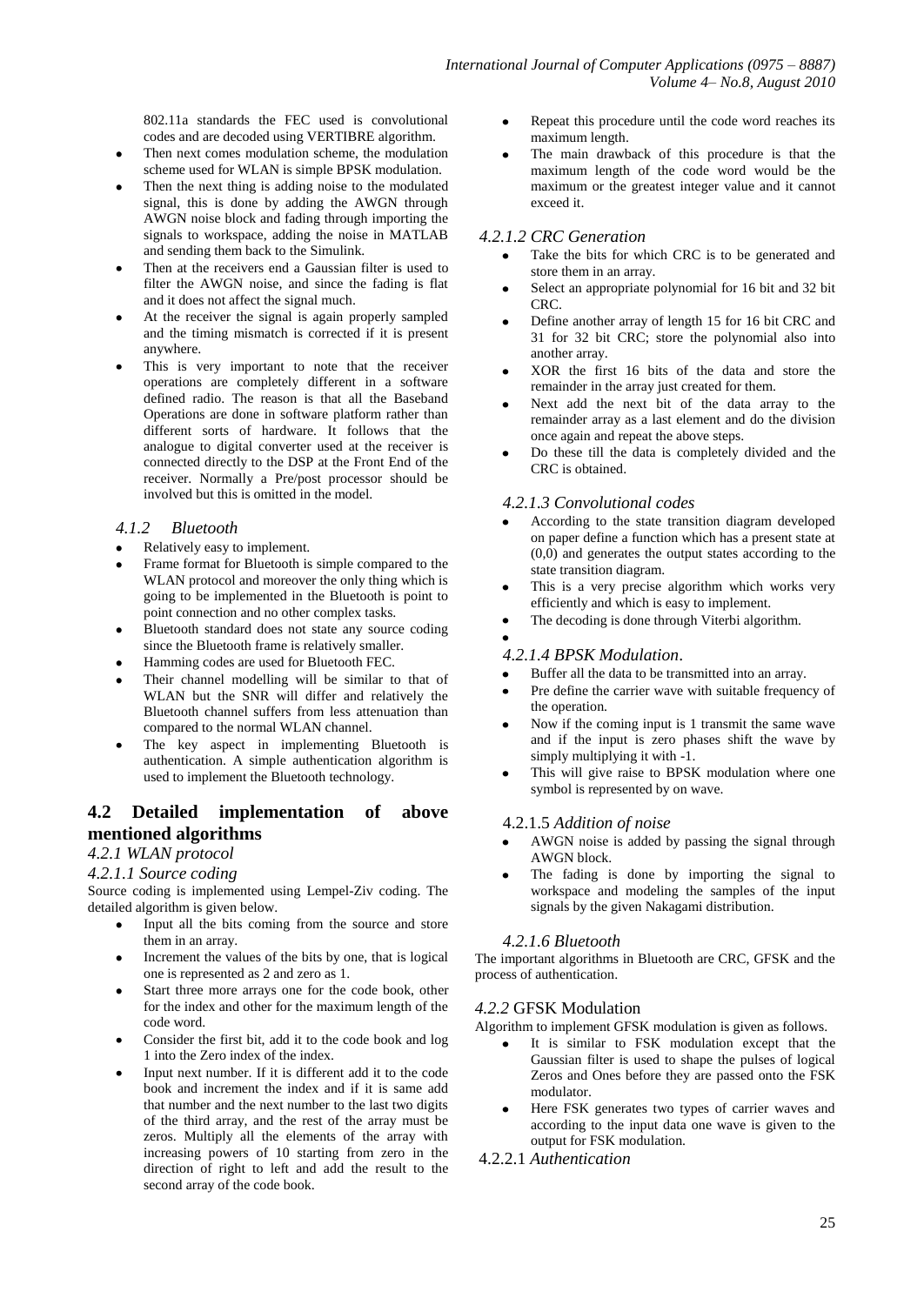There are many algorithms for this purpose and one of the common algorithms is, one node sends a challenge to the other node.

- The other node responds by sending back the same received challenge for authentication from the first node.
- In this process this process is used for the process of authentication.
- As the Bluetooth is implemented only as one to one communication there is no much complexity in implementing Bluetooth protocol as that of WLAN.

#### *4.2.2.2 Hamming nodes*

- The generator matrix of a hamming code of [n,k] is a kXn matrix and the. The generator matrix for the dual code is (n-k)Xk matrix.
- The check matrix is an nXk matrix.
- The K-bit message is multiplied by the generator matrix and on the receiving end the generated code word is again multiplied by the check matrix.
- $\bullet$ The decimal equivalent of the obtained number tells us where the error has occurred.

# **5. RESULTS & DISCUSSION**

The non-graphical results expected in this paper are summarized as follows.

- There are many coding techniques included in the model like convolutional codes, hamming codes etc.
- The algorithms designed for the various coding technologies are verified with given sample data and are found to be correct.
- All the verified algorithms are included in the Simulink model successfully.

The graphical results of the paper include the following aspects.

- There are two basic modulation schemes used in this paper. BPSK and PSK. These schemes were plotted for a given sample data and are included.
- The effect of noisy channel is also plotted and the recovered signal is also plotted.
- At last the BER curve for the Nakagami channel with the specifications mentioned above is plotted. The graphical results are included below.

#### *5.1 Basic modulation schemes*

.

The BPSK generated signals for a sample set of data at 1 MHz Frequency is as follows.



 Fig 3 Modulation scheme 1 BPSK modulation for sample set of bits[1 0 0 1 1 1 0 1 1 0].The sample PSK at 1 MHz and 2MHz is given below.



 Fig 4 Modulation scheme 2 BPSK modulation for the sample set of bit [1 0 0 1 1 1 0 1 1 0].

*5.2 Effect of noise on the BPSK modulation for different values of channel parameter m*



Fig 8 BPSK modulation with m=4

So from the above plots it is clear that as the value of m is increasing the noise level of the signal also decreases. Now the smoothened signal for m=4 is shown below